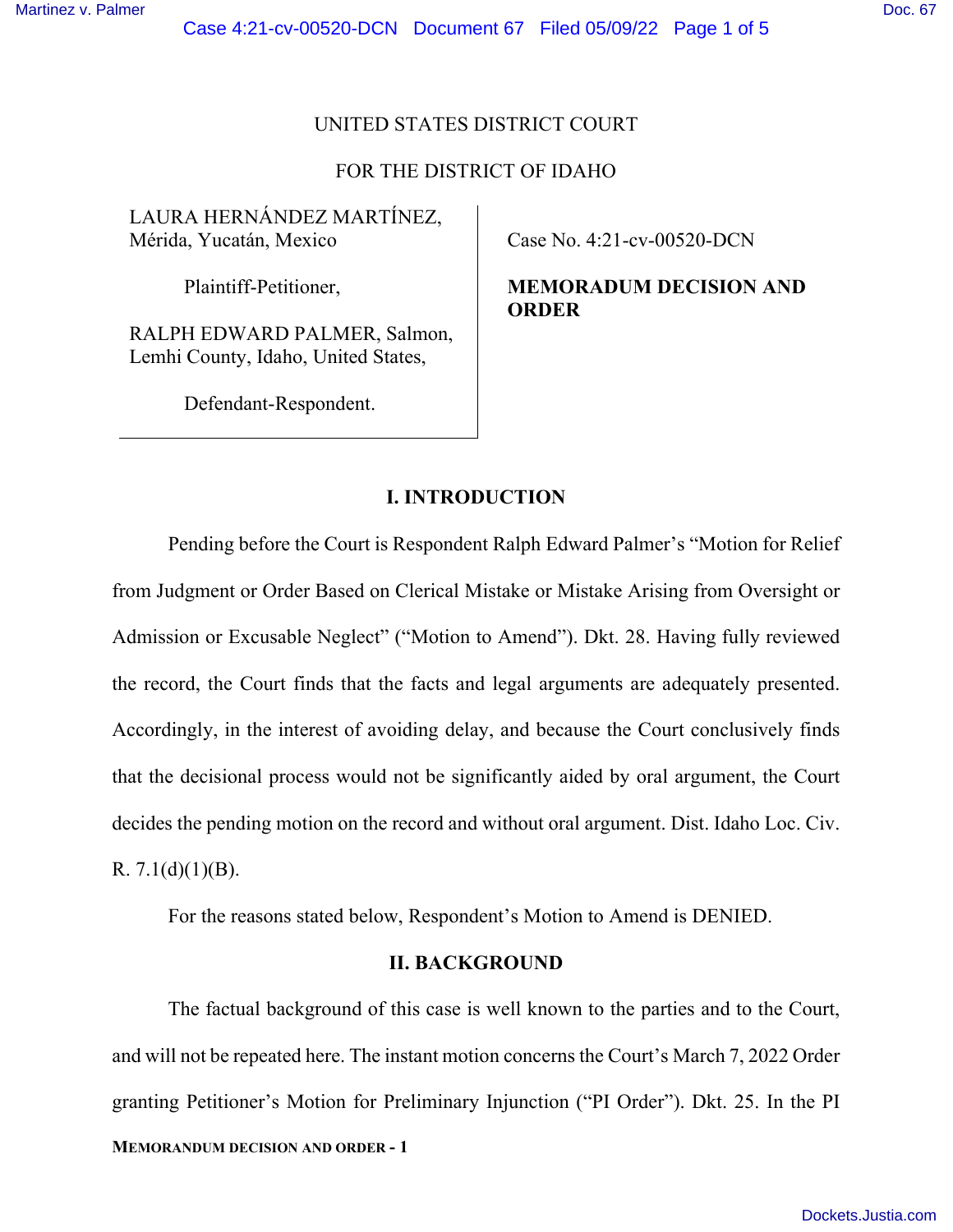#### Case 4:21-cv-00520-DCN Document 67 Filed 05/09/22 Page 2 of 5

Order, the Court stated the Children, M.E.P.H. and L.P.P.H. (the "Children"), involved in this Hague Convention return action started school in Salmon, Idaho, on April 3, 2022. In his Motion to Amend, Respondent moves the Court for an Order "clarifying the record to reflect that the Children were in fact enrolled in school in Salmon, Idaho, on May 3, 2022, rather than April as reflected in a number of pleadings filed herein." Dkt. 28, at 1. Petitioner opposes the Motion to Amend. Dkt. 47. Respondent did not file a reply brief and the time for doing so has now passed.

### **III. LEGAL STANDARD**

Respondent brings his motion pursuant to Federal Rule of Civil Procedure 60. Dkt. 28-1, ¶ 1. Rule 60(b) provides for reconsideration upon a showing of: (1) mistake, surprise, or excusable neglect; (2) newly discovered evidence; (3) fraud; (4) a void judgment; (5) a satisfied or discharged judgment; or (6) other "extraordinary circumstances" which would justify relief. *Fuller v. M.G. Jewelry*, 950 F.2d 1437, 1442 (9th Cir. 1991) (citations omitted). A motion for reconsideration is not a vehicle to reargue the motion or to present evidence which should have been raised before. *United States v. Westlands Water Dist*., 134 F. Supp. 2d 1111, 1130–31 (E.D. Cal. 2001). The moving party bears the burden of establishing grounds for relief. *Id*.

# **IV. ANALYSIS**

**MEMORANDUM DECISION AND ORDER - 2**  When opposing Petitioner's Motion for Preliminary Injunction, Respondent argued he realized that he could not return the Children to Mexico once he received notice, on approximately April 9, 2021, that the Federal Collegiate Court in Mexico had purportedly prohibited the Children from travelling internationally. In the PI Order, the Court found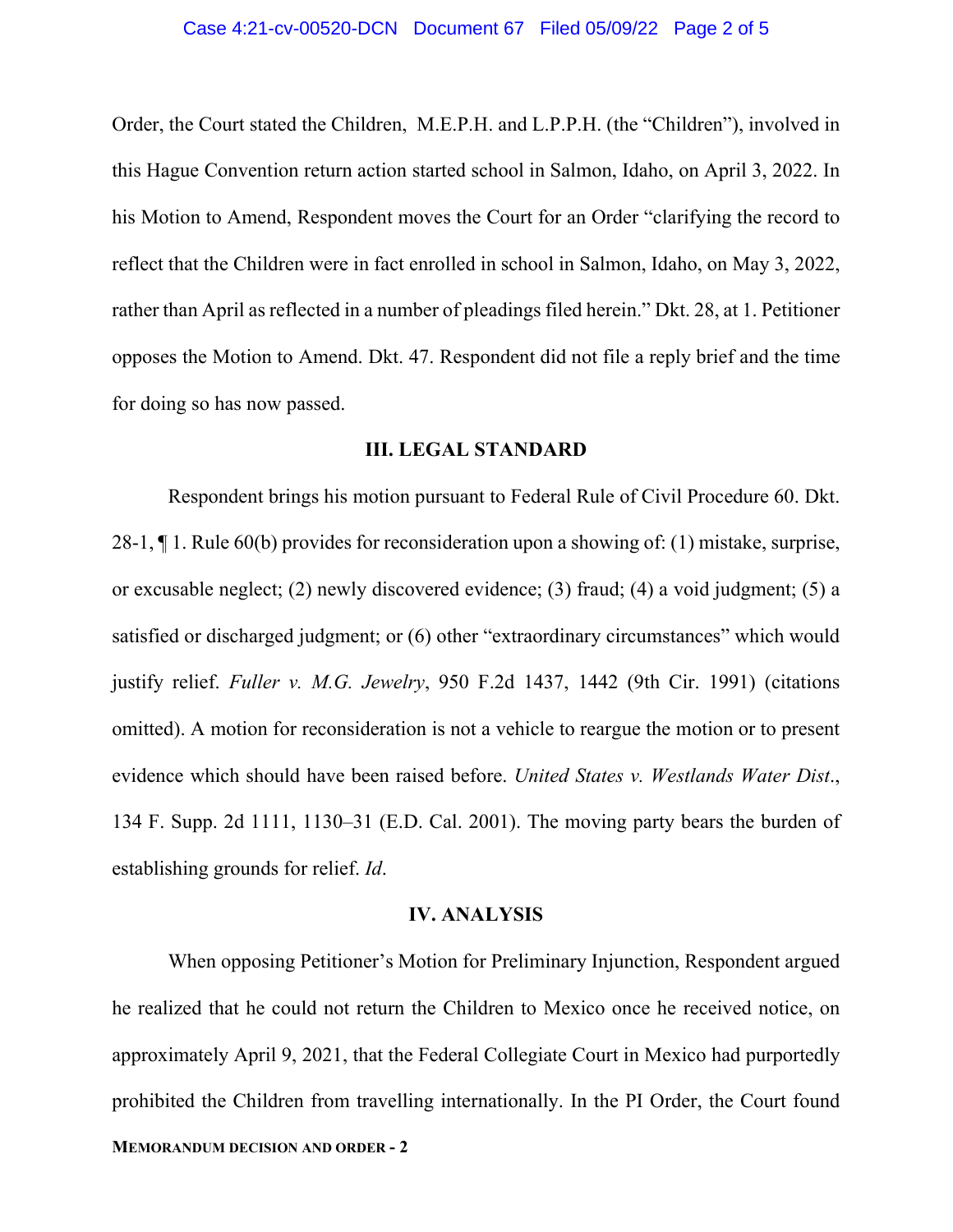#### Case 4:21-cv-00520-DCN Document 67 Filed 05/09/22 Page 3 of 5

this representation was disingenuous for several reasons, one being that Respondent enrolled the Children in school in Idaho on April 3, 2021—roughly six days before he received notice of the Federal Collegiate Court's Order on April 9, 2022. Dkt. 25, at 15.

The Court obtained the April 3, 2021 enrollment date from a letter Respondent's counsel submitted to the United States Department of State. Dkt. 11-14, at 4. Petitioner also cited the April 3, 2021 enrollment date in her Motion for Preliminary Injunction. Dkt. 11-1, at 12. Respondent thus could have raised the error in his response to Petitioner's Motion for Preliminary Injunction. Respondent offers no explanation for his failure to do so, making reconsideration to correct the enrollment date inappropriate. *Tableau Software, Inc. v. Any Aspect KFT*, 2008 WL 5429819, at \*2 (N.D. Cal. Aug. 12, 2008) (denying reconsideration of summary judgment order where defendant could have raised factual discrepancy in its opposition to plaintiff's motion for summary judgment). "Rule  $60(b)(1)$ is not intended to allow a party to reargue an issue previously addressed if the motion merely advances . . . supporting facts which were available for presentation at the time of the original argument." *Carr Huml Investors, LLC v. Arizona*, 2008 WL 11440680, at \*2 (D. Ariz. Jan. 24, 2008).

 Further, the apparent misstatement in the enrollment date is ultimately irrelevant. In his Motion to Amend, Respondent suggests the Children were actually enrolled in school in Idaho on May 3, 2021, and asserts he "wants to make sure the Court has a clear understanding that the Children were enrolled in school only after an Order was entered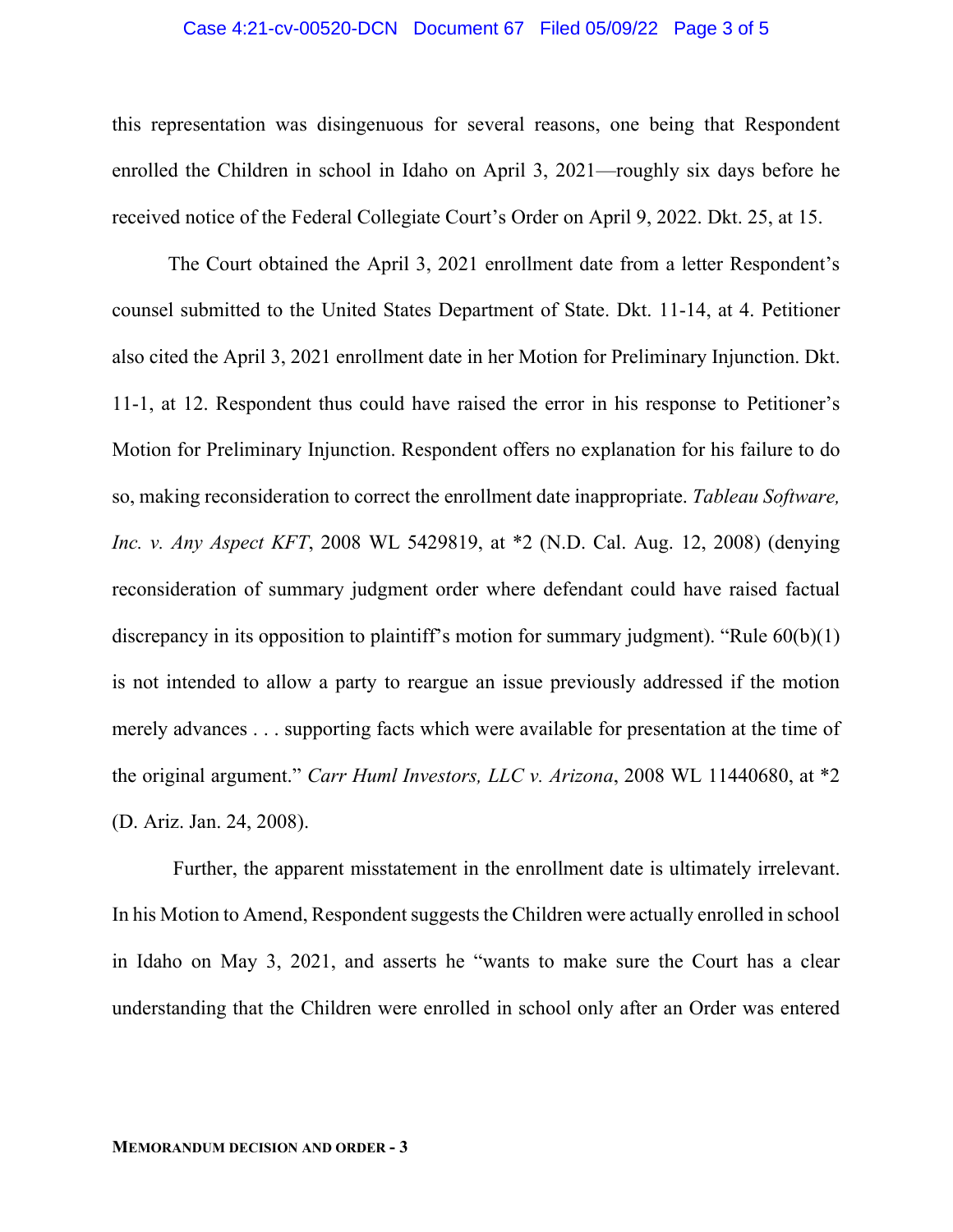#### Case 4:21-cv-00520-DCN Document 67 Filed 05/09/22 Page 4 of 5

out of the Mexican Courts precluding their travel back to Mexico."<sup>1</sup> Dkt. 28, at 1. Regardless of whether the Children were enrolled in school in Idaho on April 3, 2021, or May 3, 2021, the question before the Court—both when it considered the Motion for Preliminary Injunction and when it makes a decision on the Petition—is whether the Children have been wrongfully retained in Idaho since April 11, 2021. Although there are numerous other issues the Court may need to consider, none of these issues involve the date the Children were enrolled in school in Idaho.

### **V. CONCLUSION**

Reconsideration is an "extraordinary remedy, to be used sparingly in the interests of finality and conservation of judicial resources." *Kona Enterprises, Inv. v. Estate of Bishop*, 229 F.3d 877, 890 (9th Cir. 2000). Here, the "mistake" of which Respondent complains could have been corrected before the Court issued the PI Order and, in any event, is immaterial to either the PI Order or the ultimate resolution of the Petition. Dkt. 28, at 1. Rule 60(b) relief is not warranted where, as here, the factual error of which Respondent complains is inconsequential. *Carr Huml*, 2008 WL 11440680, at \*5; *Tableau Software*, 2008 WL 5429819, at \*2 (denying reconsideration where "mistake" at issue had no bearing on the court's ruling); *Kinney v. Cuellar*, 2018 WL 3207973, at \*2 (N.D. Cal. June 29,

<sup>&</sup>lt;sup>1</sup> The Court also found Respondent's claim that he only retained the Children in Idaho because the Federal Collegiate Court required him to do so was disingenuous for a number of other reasons, none of which had anything to do with the date the Children were enrolled in school in Idaho. Dkt. 25, at 15–17. While the Court's conclusion regarding the ultimate effect of the Federal Collegiate Court's Order may change depending on the testimony of the parties' Mexican law experts at the upcoming evidentiary hearing, the date the Children were enrolled in school in Idaho is irrelevant to this determination.